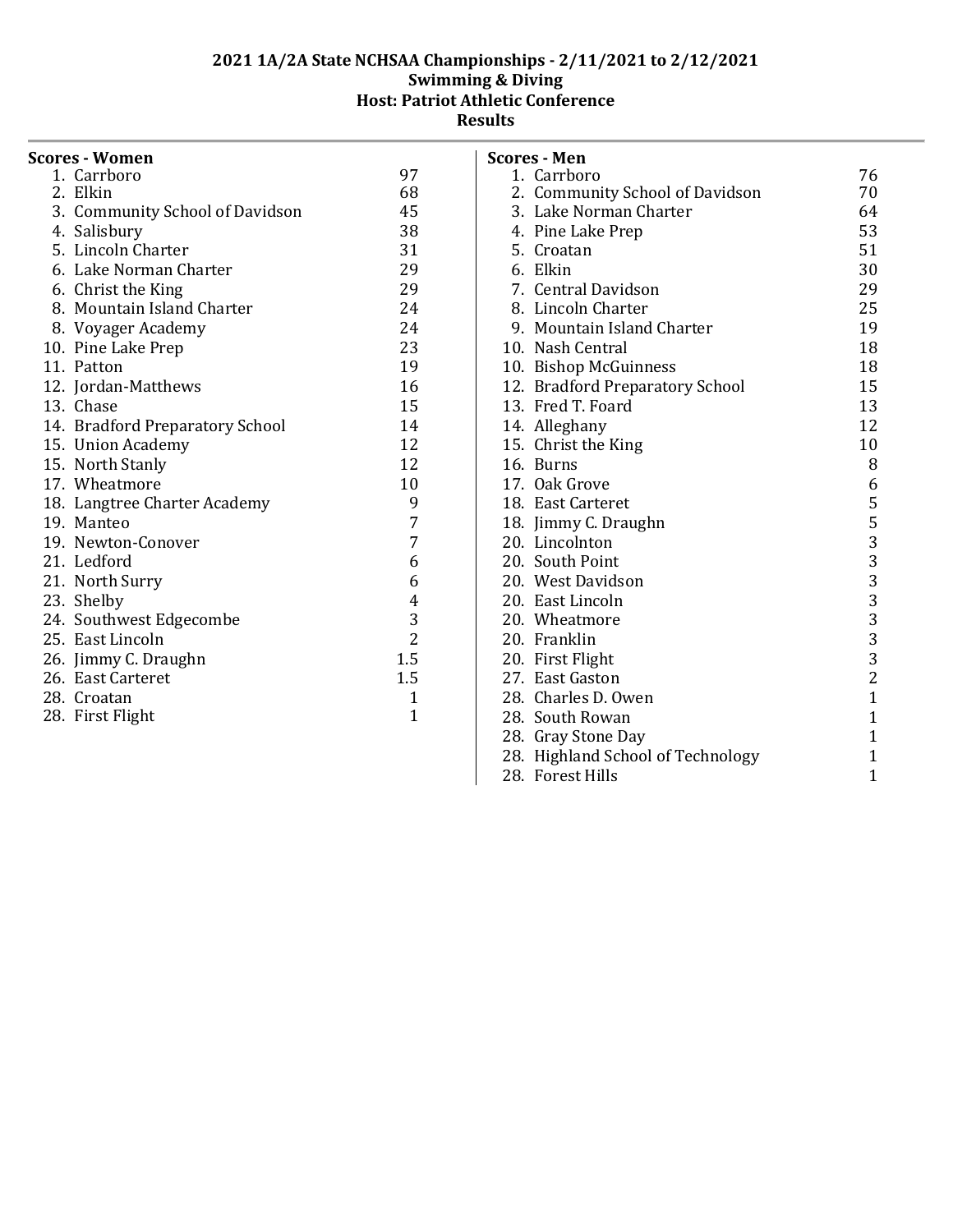| Event 1 | <b>Women 200 Yard Medley Relay</b>             |                         |                            |                           |                |
|---------|------------------------------------------------|-------------------------|----------------------------|---------------------------|----------------|
| A/AA    | State: 1:46.30 #<br>2006                       | <b>Cardinal Gibbons</b> |                            |                           |                |
|         | State Record: 1:42.20 S 2018<br>1:44.21 AA-A   | <b>Leesville Road</b>   |                            |                           |                |
|         | 1:46.21 AA-C                                   |                         |                            |                           |                |
|         | <b>Team</b>                                    | Relay                   | <b>Seed Time</b>           | <b>Finals Time</b>        | <b>Points</b>  |
|         | 1 Elkin                                        |                         | 1:52.84                    | 1:49.61                   | 18             |
|         |                                                | 2) Mattie Wells X       | 3) Morgan Wiles X          | 4) Sophie Welborn X       |                |
|         | 1) Amelia Presley X<br>28.72<br>30.44<br>26.15 | 24.30                   |                            |                           |                |
|         | 2 Carrboro                                     |                         | 1:53.28                    | 1:51.06                   | 14             |
|         | 1) Kate Hegland JR                             | 2) Scarlett Simmons SO  | 3) Eliot Hunsberger SR     | 4) Maya Lambert FR        |                |
|         | 31.28<br>27.76<br>26.43                        | 25.59                   |                            |                           |                |
|         | 3 Christ the King                              |                         | 1:58.00                    | 1:55.32                   | 12             |
|         | 1) Catherine Walsh SO                          | 2) Heather Duckworth JR | 3) Kaylee Mosher SR        | 4) Amelia Lachowski FR    |                |
|         | 27.24<br>28.63<br>33.38                        | 26.07                   |                            |                           |                |
|         | 4 Pine Lake Prep                               |                         | 1:57.14                    | 1:57.78                   | 10             |
|         | 1) Mia Dontino JR                              | 2) Kristina Dontino FR  | 3) Scarlett Duncan SO      | 4) Emily Dotson SR        |                |
|         | 30.10<br>33.26<br>27.97                        | 26.45                   |                            |                           |                |
|         | 5 Lake Norman Charter                          |                         | 1:59.40                    | 1:58.73                   | 8              |
|         | 1) Kaylin Creel SR                             | 2) Jade Dotoli SR       | 3) Jennifer Schimmoller SR | 4) Anika Kolano JR        |                |
|         | 30.96<br>33.68<br>28.11                        | 25.98                   |                            |                           |                |
|         | 6 Patton                                       |                         | 1:59.32                    | 1:59.09                   | 6              |
|         | 1) Caroline Lucas X                            | 2) Emma Sacchetti       | 3) Kadira McClure X        | 4) Ellie Sacchetti        |                |
|         | 29.44<br>34.68<br>27.17                        | 27.80                   |                            |                           |                |
|         | 7 North Stanly                                 |                         | 1:58.07                    | 1:59.37                   | 4              |
|         | 1) Maci Holshouser JR                          | 2) Rachel Gibson SR     | 3) Isabella McGee SO       | 4) Alexandra Childress SR |                |
|         | 30.32<br>31.01<br>31.13                        | 26.91                   |                            |                           |                |
|         | 8 Salisbury                                    |                         | 2:00.49                    | 2:00.06                   | $\overline{2}$ |
|         | 1) Emily Knorr SR                              | 2) Maggie Alexander SR  | 3) Katie Knorr SR          | 4) Sage Huffman JR        |                |
|         | 27.24<br>37.78<br>27.28                        | 27.76                   |                            |                           |                |
|         | 9 Bishop McGuinness                            |                         | 2:01.63                    | 2:03.37                   |                |
|         | 1) Sarah Cotell JR                             | 2) Grace Drane FR       | 3) Bridget Barr SR         | 4) Ashlyn Showers FR      |                |
|         | 30.96                                          | 27.44                   |                            |                           |                |
|         | 10 Voyager Academy                             |                         | 2:06.66                    | 2:09.15                   |                |
|         | 1) Ashlin Wootton SO                           | 2) Faith Murray JR      | 3) Zoe Vette SR            | 4) Katelyn Elliott FR     |                |
|         | 30.82<br>32.19<br>34.63                        | 31.51                   |                            |                           |                |
|         | 11 Croatan                                     |                         | 2:10.28                    | 2:09.87                   |                |
|         | 1) Teal Edholm SO                              | 2) Madison Herring SR   | 3) Avah Beikirch JR        | 4) Grace Meyer JR         |                |
|         | 30.04<br>39.74<br>32.68                        | 27.41                   |                            |                           |                |
|         | Lincoln Charter                                |                         | 1:59.41                    | DQ                        |                |
|         | 1) Brooklyn DeCann SO                          | 2) Savannah Bush FR     | 3) Abigail DeCann SR       | 4) Madeline Carey SR      |                |
|         | 30.98<br>28.43<br>34.14                        | 25.49                   |                            |                           |                |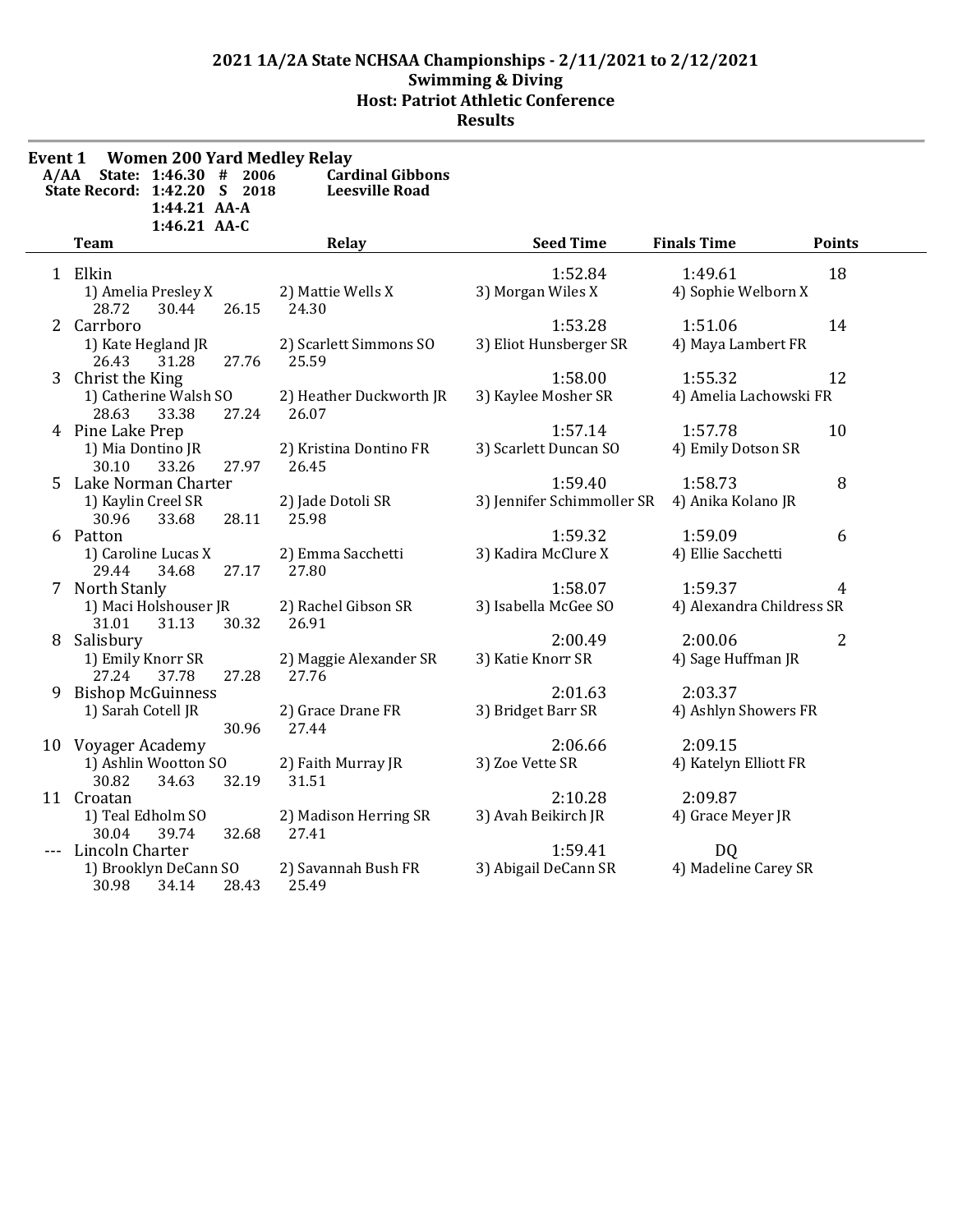| <b>Event 2</b> | Men 200 Yard Medley Relay<br>A/AA State: 1:35.00 # 2015<br>State Record: 1:32.35 S 2019 | 1:33.21 AA-A<br>1:34.74 AA-C |       | Carrboro<br><b>Athens Drive</b> |                                      |                                     |                |
|----------------|-----------------------------------------------------------------------------------------|------------------------------|-------|---------------------------------|--------------------------------------|-------------------------------------|----------------|
|                | Team                                                                                    |                              |       | Relay                           | <b>Seed Time</b>                     | <b>Finals Time</b>                  | <b>Points</b>  |
|                | 1 Carrboro<br>1) Will Thompson SO<br>23.45                                              | 26.93                        | 23.51 | 2) Brandon Miller JR<br>22.15   | 1:39.89<br>3) Andrew Commins FR      | 1:36.04<br>4) Jackson Lee SR        | 18             |
|                | 2 Lake Norman Charter<br>1) Kyle Hawkins X<br>26.62                                     | 24.80                        | 24.15 | 2) Harrison Powe X<br>23.49     | 1:41.79<br>3) Eli Agosto SR          | 1:39.06<br>4) Devin Buckler X       | 14             |
|                | 3 Community School of Davidson<br>1) Baylor Nelson JR<br>22.50                          | 29.30                        | 25.32 | 2) Austin Hartsell SO<br>22.13  | 1:46.90<br>3) Luke Weber SO          | 1:39.25<br>4) Matty Burrows SR      | 12             |
|                | 4 Croatan<br>1) Will Barker SR<br>22.68                                                 | 30.68                        | 23.97 | 2) Patrick Reindl JR<br>23.00   | 1:40.61<br>3) Matthew McCray JR      | 1:40.33<br>4) Nathan Michalowicz FR | 10             |
|                | 5 Elkin<br>1) Caeson Baker X<br>27.46                                                   | 26.20                        | 24.99 | 2) Jack Zamudio X<br>21.91      | 1:40.37<br>3) Marshall Wells X       | 1:40.56<br>4) Brady Shugart X       | 8              |
|                | 6 Bishop McGuinness<br>1) Tim Gaylord FR<br>27.66                                       | 27.54                        | 25.30 | 2) Ethan Womble SR<br>23.50     | 1:43.13<br>3) Dylan McGuire SR       | 1:44.00<br>4) Michael Herzberger JR | 6              |
|                | 7 Central Davidson<br>1) Caden Leonard JR<br>29.22                                      | 29.21                        | 25.85 | 2) Sean Smith SR<br>21.65       | 1:45.94<br>3) Derrick Lanham SR      | 1:45.93<br>4) Connor Cayer SO       | $\overline{4}$ |
|                | 8 Nash Central<br>1) Ryan Agan X<br>28.60                                               | 31.68                        | 22.52 | 2) Lance Norris JR<br>25.62     | 1:49.02<br>3) Damien Wozniak         | 1:48.42<br>4) Ethan King            | $\overline{2}$ |
|                | 9 West Davidson<br>1) Jackson Dalton<br>29.59                                           | 31.25                        | 23.62 | 2) Ben Williams<br>24.90        | 1:47.71<br>3) Luke Nebrich X         | 1:49.36<br>4) Sam Phillips          |                |
|                | 10 South Point<br>1) Davis Adcock X<br>26.85                                            | 30.15                        | 28.46 | 2) Luke Smith<br>25.38          | 1:50.46<br>3) Gage Adcock            | 1:50.84<br>4) Luke McMahan          |                |
|                | 11 East Lincoln<br>1) Sam Brooks SR<br>27.87                                            | 33.30                        | 26.68 | 2) Owen Barrineau JR<br>23.53   | 1:49.59<br>3) Zachary Clendenning SO | 1:51.38<br>4) Jordan Fisher SR      |                |
|                | Franklin<br>1) Michael Frazier JR<br>29.92                                              | 30.05                        | 26.84 | 2) Clayton Guynn SO<br>23.81    | 1:50.52<br>3) Luke Borgmann SO       | DQ<br>4) Hunter Cabe JR             |                |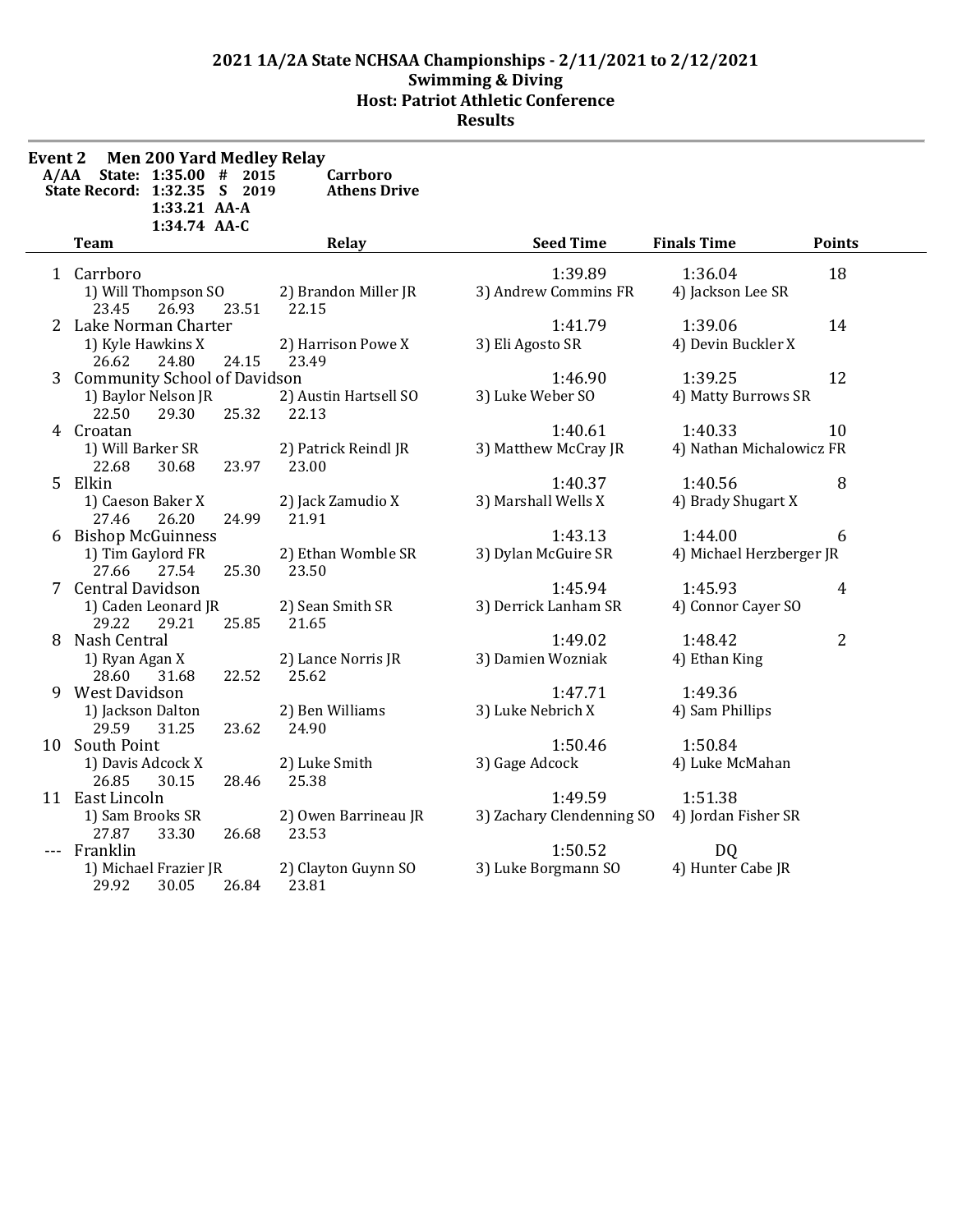#### **Event 3 Women 200 Yard Freestyle A/AA State:1:49.31 #2014 Christina Lappin(Lincoln Char) State Record: 1:46.47 \$ 2015 1:48.74 AA-A**

**1:50.57 AA-C**

 $\overline{a}$ 

|    | <b>Name</b>            |     | Yr School                      | <b>Seed Time</b> | <b>Finals Time</b> | <b>Points</b> |
|----|------------------------|-----|--------------------------------|------------------|--------------------|---------------|
|    | <b>Emily Knorr</b>     |     | SR Salisbury                   | 1:52.07          | $1:49.11 \# AA-C+$ | 9             |
|    | Summer Eaker           |     | SR Bradford Preparatory School | 1:54.83          | 1:49.80<br>$AA-C+$ | 7             |
|    | 3 Emily Carpenter      |     | JR Carrboro                    | 1:53.58          | 1:51.15            | 6             |
|    | 4 Ede Kosik            |     | JR Voyager Academy             | 1:51.41          | 1:51.37            | 5             |
|    | Valeria Hernandez-Pena |     | X Newton-Conover               | 2:01.84          | 1:56.01            | 4             |
| 6  | Grace Wilson           | SO. | Lincoln Charter                | 2:00.44          | 1:59.19            | 3             |
|    | Jade Chamblee          |     | SO Lincoln Charter             | 2:04.39          | 2:01.22            | 2             |
| 8  | Caroline Lucas         |     | X Patton                       | 2:01.77          | 2:01.44            |               |
| 9  | Claire Carpenter       |     | JR Union Academy               | 2:04.12          | 2:04.29            |               |
| 10 | Eliot Hunsberger       |     | SR Carrboro                    | 2:05.10          | 2:04.48            |               |
| 11 | Berlyn Perdomo         |     | JR Southwest Edgecombe         | 2:04.88          | 2:05.50            |               |
| 12 | Kara Bryant            |     | North Surry                    | 2:04.59          | 2:06.06            |               |

#### **Event 4 Men 200 Yard Freestyle**

**A/AA State: 1:36.99 # 2016 Will Macmillan (Carrboro) State Record: 1:35.34 S 2019 1:38.40 AA-A 1:40.13 AA-C**

|    | <b>Name</b>       | Yr School                               | <b>Seed Time</b> | <b>Finals Time</b> |         | <b>Points</b> |  |
|----|-------------------|-----------------------------------------|------------------|--------------------|---------|---------------|--|
|    | 1 Harrison Powe   | X. Lake Norman Charter                  | 1:44.67          | 1:39.14            | $AA-C+$ | 9             |  |
|    | 2 Ethan Womble    | SR Bishop McGuinness                    | 1:42.80          | 1:41.64            |         |               |  |
|    | 3 Andrew Commins  | FR Carrboro                             | 1:46.07          | 1:42.18            |         | 6             |  |
| 4  | Sean Smith        | SR Central Davidson                     | 1:45.04          | 1:43.02            |         |               |  |
|    | 5 Landon Roten    | SR Oak Grove                            | 1:46.89          | 1:45.98            |         | 4             |  |
| 6  | Jack Lazaroski    | FR Mountain Island Charter              | 1:51.13          | 1:48.16            |         | 3             |  |
| 7  | Kieran DeWalt     | SR Carrboro                             | 1:52.04          | 1:48.37            |         | า             |  |
| 8  | John Neumann      | <b>IR</b> Highland School of Technology | 1:49.55          | 1:49.86            |         |               |  |
| 9  | Sam Brooks        | SR East Lincoln                         | 1:53.47          | 1:51.32            |         |               |  |
| 10 | Stefan Ristonovic | SR Ledford                              | 1:52.63          | 1:51.35            |         |               |  |
| 11 | Owen Martin       | SR Christ the King                      | 1:54.84          | 1:53.75            |         |               |  |
|    | 12 Ryan Agan      | X Nash Central                          | 1:58.85          | 2:00.32            |         |               |  |

### **Event 5 Women 200 Yard IM**

**State Record: 1:57.93 S 2019 Brooke Zettel(Apex Friendship) 2:01.51 AA-A 2:03.64 AA-C**

# **A/AA State: 2:00.70 # 2019 Emme Nelson (Comm. Davidson)**

|    | <b>Name</b>       | Yr School                       | <b>Seed Time</b> | <b>Finals Time</b> | <b>Points</b> |  |
|----|-------------------|---------------------------------|------------------|--------------------|---------------|--|
|    | Katie Knorr       | SR Salisbury                    | 2:05.70          | 2:04.04            | 9             |  |
|    | 2 Jennah Fadely   | SR Jordan-Matthews              | 2:07.61          | 2:04.46            |               |  |
|    | 3 Eliana White    | SO Community School of Davidson | 2:10.23          | 2:08.72            | 6             |  |
|    | 4 Maya Lambert    | FR Carrboro                     | 2:16.41          | 2:12.07            |               |  |
|    | 5 Meredith Tucker | SO Community School of Davidson | 2:13.62          | 2:15.34            | 4             |  |
|    | 6 Catherine Walsh | SO Christ the King              | 2:16.58          | 2:16.08            | 3             |  |
|    | 7 Cassidy Hull    | JR North Surry                  | 2:20.59          | 2:18.92            |               |  |
|    | 8 Teal Edholm     | SO Croatan                      | 2:22.11          | 2:19.72            |               |  |
| 9. | Presley Horton    | X Lake Norman Charter           | 2:18.69          | 2:19.85            |               |  |
| 10 | Brooklyn DeCann   | SO Lincoln Charter              | 2:23.36          | 2:22.71            |               |  |
| 11 | Libby Canipe      | SO Shelby                       | 2:21.18          | 2:22.74            |               |  |
| 12 | Capri Perdomo     | FR Southwest Edgecombe          | 2:22.44          | 2:22.98            |               |  |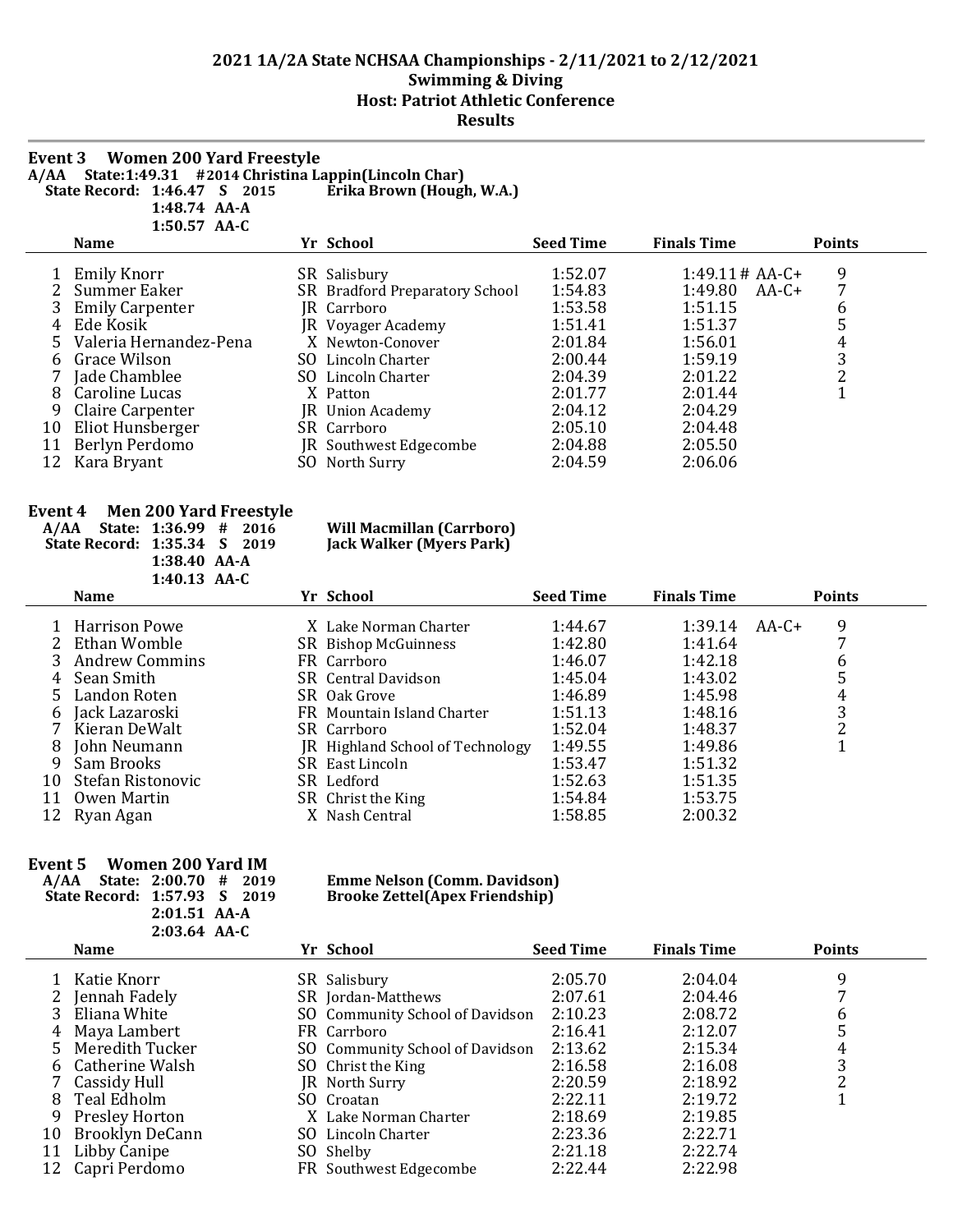| Event 6<br>A/AA | Men 200 Yard IM<br>State: 1:47.17<br>2020<br>#<br>State Record: 1:47.17<br>2020<br>S<br>1:49.57 AA-A<br>$1:51.57$ AA-C |     | <b>Baylor Nelson (Comm. Davidson)</b><br>Baylor Nelson(Comm. Davidson) |                  |                    |                      |
|-----------------|------------------------------------------------------------------------------------------------------------------------|-----|------------------------------------------------------------------------|------------------|--------------------|----------------------|
|                 | <b>Name</b>                                                                                                            |     | Yr School                                                              | <b>Seed Time</b> | <b>Finals Time</b> | <b>Points</b>        |
|                 | <b>Baylor Nelson</b>                                                                                                   |     | JR Community School of Davidson                                        | 1:54.37          | $1:46.07#AA-A+$    | 9                    |
|                 | <b>Brandon Miller</b>                                                                                                  |     | JR Carrboro                                                            | 1:57.45          | 1:53.12            | 7                    |
| 3               | John Cox                                                                                                               |     | X Alleghany                                                            | 2:06.02          | 2:02.76            | 6                    |
|                 | <b>Connor Cayer</b>                                                                                                    | SO. | Central Davidson                                                       | 2:07.30          | 2:02.92            | 5                    |
| 5.              | Luke Weber                                                                                                             |     | SO Community School of Davidson                                        | 2:04.10          | 2:03.41            | 4                    |
|                 | Davis Adcock                                                                                                           |     | X South Point                                                          | 2:02.99          | 2:03.95            | 3                    |
|                 | Nolan Berry                                                                                                            | SO. | Mountain Island Charter                                                | 2:03.53          | 2:04.32            | $\overline{c}$       |
| 8               | Sam Hey                                                                                                                |     | X Charles D. Owen                                                      | 2:06.53          | 2:04.67            | $\blacktriangleleft$ |
| 9               | Tristan Pake                                                                                                           |     | SR Washington                                                          | 2:03.89          | 2:05.50            |                      |
| 10              | Kyle Hawkins                                                                                                           |     | X. Lake Norman Charter                                                 | 2:10.55          | 2:09.47            |                      |
| 11              | <b>Matheson Williams</b>                                                                                               | SO. | Mount Airy                                                             | 2:08.71          | 2:10.63            |                      |
| 12              | <b>Riley Parsons</b>                                                                                                   |     | FR Cornerstone Charter Academy                                         | 2:13.12          | 2:14.47            |                      |

### **Event 7 Women 50 Yard Freestyle**

| A/AA | State:<br><b>State Record:</b> | 22.75<br>#<br>22.54<br><sub>S</sub><br>23.20 AA-A<br>23.54 AA-C | 2016<br>2018 | <b>Alyssa Marsh (Pine Lake Prep)</b><br><b>Grace Countie (Leesville Road)</b> |                  |                    |               |
|------|--------------------------------|-----------------------------------------------------------------|--------------|-------------------------------------------------------------------------------|------------------|--------------------|---------------|
|      | <b>Name</b>                    |                                                                 |              | Yr School                                                                     | <b>Seed Time</b> | <b>Finals Time</b> | <b>Points</b> |
|      | Lindy Bilden                   |                                                                 |              | JR Carrboro                                                                   | 24.46            | 24.00              | 9             |
|      | Sophie Welborn                 |                                                                 |              | X Elkin                                                                       | 24.80            | 24.63              |               |
|      | Katie Fritz                    |                                                                 |              | X Wheatmore                                                                   | 25.03            | 24.86              | 6             |
|      | Kadira McClure                 |                                                                 |              | X Patton                                                                      | 25.27            | 24.89              | 5             |
| 5    | Keara Wiley                    |                                                                 |              | JR Mountain Island Charter                                                    | 25.16            | 25.02              | 4             |
| b    | Kaylee Mosher                  |                                                                 |              | SR Christ the King                                                            | 25.42            | 25.36              | 3             |
| *7   | Eleanor Fulcher                |                                                                 |              | X East Carteret                                                               | 25.25            | 25.52              | 1.50          |
| *7   | Georgia Goulding               |                                                                 |              | SR Jimmy C. Draughn                                                           | 26.17            | 25.52              | 1.50          |
| 9    | <b>Riley Gleason</b>           |                                                                 | SO           | Gray Stone Day                                                                | 26.15            | 25.77              |               |
| 10   | Cassidy Grubb                  |                                                                 | SO.          | Oak Grove                                                                     | 25.69            | 25.78              |               |
| 11   | Lauren Manion                  |                                                                 |              | SR Lincoln Charter                                                            | 25.83            | 25.80              |               |
| 12   | <b>Faith Murray</b>            |                                                                 |              | JR Voyager Academy                                                            | 26.45            | 26.24              |               |

## **Event 8 Men 50 Yard Freestyle**

| A/AA State:          | $20.46$ # 2012 | <b>Joe Bonk (Raleigh Charter)</b>   |
|----------------------|----------------|-------------------------------------|
| <b>State Record:</b> | 19.92 S 2019   | <b>Noah Henderson (W. Alamance)</b> |
|                      | 20.54 AA-A     |                                     |
|                      | 20.91 AA-C     |                                     |

|    | <b>Name</b>          | Yr School                       | <b>Seed Time</b> | <b>Finals Time</b> | <b>Points</b> |
|----|----------------------|---------------------------------|------------------|--------------------|---------------|
|    | Reid Miller          | JR Bradford Preparatory School  | 21.59            | $20.42 \# AA-A+$   | 9             |
|    | Avijit Das           | SR Pine Lake Prep               | 21.39            | 21.15              |               |
|    | Jacob Jensen         | SO Burns                        | 21.44            | 21.33              | b             |
| 4  | <b>Blake Nelson</b>  | SR Lincoln Charter              | 21.88            | 21.69              | 5             |
|    | Matthew McCray       | JR Croatan                      | 22.20            | 21.92              | 4             |
| h. | Luke Nebrich         | X West Davidson                 | 21.97            | 21.96              | 3             |
|    | Jackson Nowacek      | X East Carteret                 | 22.54            | 22.06              |               |
| 8  | <b>Matty Burrows</b> | SR Community School of Davidson | 22.33            | 22.21              |               |
| 9  | <b>Brooks Gray</b>   | SO Cornerstone Charter Academy  | 22.33            | 22.26              |               |
| 10 | Jackson Lee          | SR Carrboro                     | 22.84            | 22.55              |               |
|    | <b>Brady Shugart</b> | X Elkin                         | 22.42            | 22.72              |               |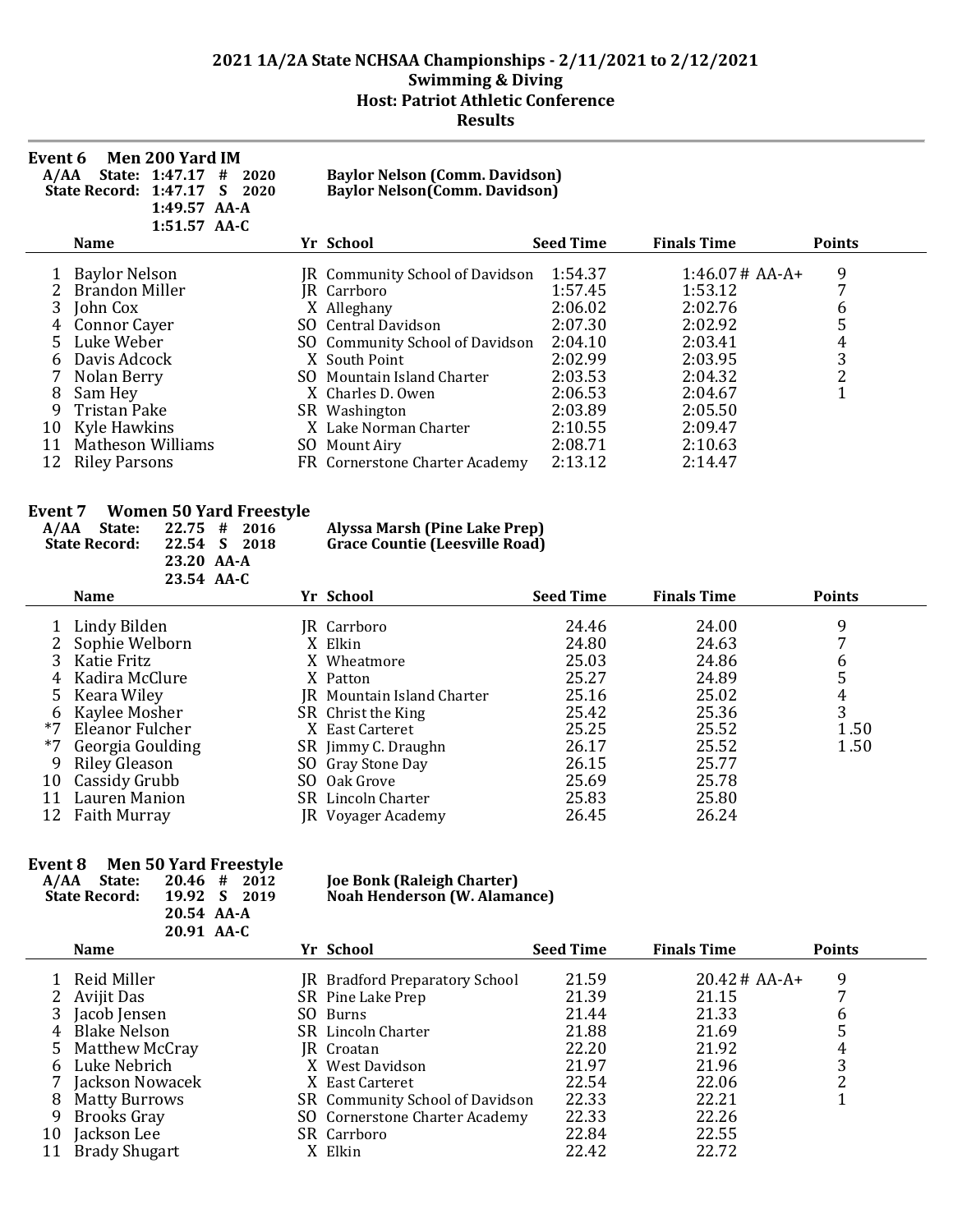| Event 9<br>A/AA | <b>Women 1 mtr Diving</b><br>490.60<br>#<br>State:<br>2018<br><b>State Record:</b><br>511.60<br>S<br>2015<br>375.00 AA-C |    | <b>Kyndal Knight (East Gaston)</b><br>Nikki Canale (Marvin Ridge)                                                                                                         |                                                                    |                                                                              |                            |
|-----------------|--------------------------------------------------------------------------------------------------------------------------|----|---------------------------------------------------------------------------------------------------------------------------------------------------------------------------|--------------------------------------------------------------------|------------------------------------------------------------------------------|----------------------------|
|                 | <b>Name</b>                                                                                                              |    | Yr School                                                                                                                                                                 |                                                                    | <b>Finals Score</b>                                                          | <b>Points</b>              |
| 4<br>6          | Joslyn Oakley<br>Larissa Munksgard<br>Madilyn Varnum<br>Tayler Curlee<br>Olive Pharr<br>Bethany Jackson<br>Georgia Chura |    | JR Langtree Charter Academy<br>SO Pine Lake Prep<br>X. Lake Norman Charter<br>FR Community School of Davidson<br>FR Shelby<br>X Christ the King<br>SR Lake Norman Charter | 492.60<br>372.60<br>363.35<br>220.30<br>270.70<br>267.70<br>238.45 | $492.50 \# AA-C$<br>372.15<br>320.05<br>296.45<br>279.20<br>263.80<br>260.25 | 9<br>7<br>6<br>4<br>3<br>າ |
| 8               | <b>Emily Lesniak</b><br>Riley Urash                                                                                      | SO | SR Lincoln Charter<br>Shelby                                                                                                                                              | 268.95<br>279.80                                                   | 248.35<br>163.25                                                             | 1                          |

### **Event 10 Men 1 mtr Diving**

#### **A/AA State: 553.30 # 2017 Nick Garberina(Pine Lake Prep) State Record: 637.30 S 2008 Nick McCroy(East Chapel Hill)**

| 375.00 AA-C                         |                                                              |                  |                       |      |               |  |
|-------------------------------------|--------------------------------------------------------------|------------------|-----------------------|------|---------------|--|
| <b>Name</b>                         | Yr School                                                    |                  | <b>Finals Score</b>   |      | <b>Points</b> |  |
| 1 Campbell Worsley<br>2 Alex Givens | SR Community School of Davidson<br><b>IR</b> Lincoln Charter | 459.40<br>483.45 | 523.55 AA-C<br>472.20 | AA-C | 9             |  |
| 3 Davis Hutchinson                  | <b>SR</b> Lincoln Charter                                    | 443.35           | 451.25                | AA-C | b             |  |
| 4 Sean Odell                        | X. Lake Norman Charter                                       | 429.45           | 414.40                | AA-C | 5             |  |
| 5 Hayden Schroeder                  | X Lake Norman Charter                                        | 450.75           | 394.55 AA-C           |      | 4             |  |
| 6 Gray Miller                       | FR First Flight                                              | 361.65           | 372.10                |      | 3             |  |
| 7 Clayton Harper                    | X East Gaston                                                | 245.80           | 240.60                |      | っ             |  |
| 8 Kyler Cochran                     | X Franklin                                                   | 225.35           | 226.00                |      |               |  |

### **Event 11 Women 100 Yard Butterfly**

| A/AA<br>State:<br><b>State Record:</b> | $53.23 \quad # \quad 2016$<br>51.60 S 2019 | Alyssa Marsh (Pine Lake Prep)<br><b>Claire Curzan (Cardinal Gibbon)</b> |
|----------------------------------------|--------------------------------------------|-------------------------------------------------------------------------|
|                                        | 54.42 AA-A                                 |                                                                         |
|                                        | 55.49 AA-C                                 |                                                                         |

|              | <b>Name</b>                                                                                 | Yr School                                                                                                                  | <b>Seed Time</b>                                    | <b>Finals Time</b>                                  | <b>Points</b> |
|--------------|---------------------------------------------------------------------------------------------|----------------------------------------------------------------------------------------------------------------------------|-----------------------------------------------------|-----------------------------------------------------|---------------|
|              | Jenna Bridges<br>Lindy Bilden<br>Morgan Wiles<br>Leah Sandock                               | X Chase<br>JR Carrboro<br>X Elkin<br>JR Union Academy                                                                      | 59.21<br>57.60<br>58.85<br>58.41                    | 55.56<br>55.58<br>58.19<br>58.38                    | 9<br>6        |
| 6            | Kara Bryant<br>Jennifer Schimmoller                                                         | SO North Surry<br>SR Lake Norman Charter                                                                                   | 59.38<br>1:00.94                                    | 59.30<br>1:00.87                                    | 4<br>3        |
|              | Maya Lambert                                                                                | FR Carrboro                                                                                                                | 1:01.76                                             | 1:01.41                                             | າ             |
| 8<br>9<br>10 | Rachel Gibson<br>Abigail DeCann<br>Kaylie Neighbors<br>Scarlett Duncan<br>12 Sydney Strauss | SR North Stanly<br>SR Lincoln Charter<br>SO Cornerstone Charter Academy<br>SO Pine Lake Prep<br>JR Mountain Island Charter | 1:00.84<br>1:02.93<br>1:03.71<br>1:02.44<br>1:03.91 | 1:01.46<br>1:02.03<br>1:02.20<br>1:02.98<br>1:04.75 |               |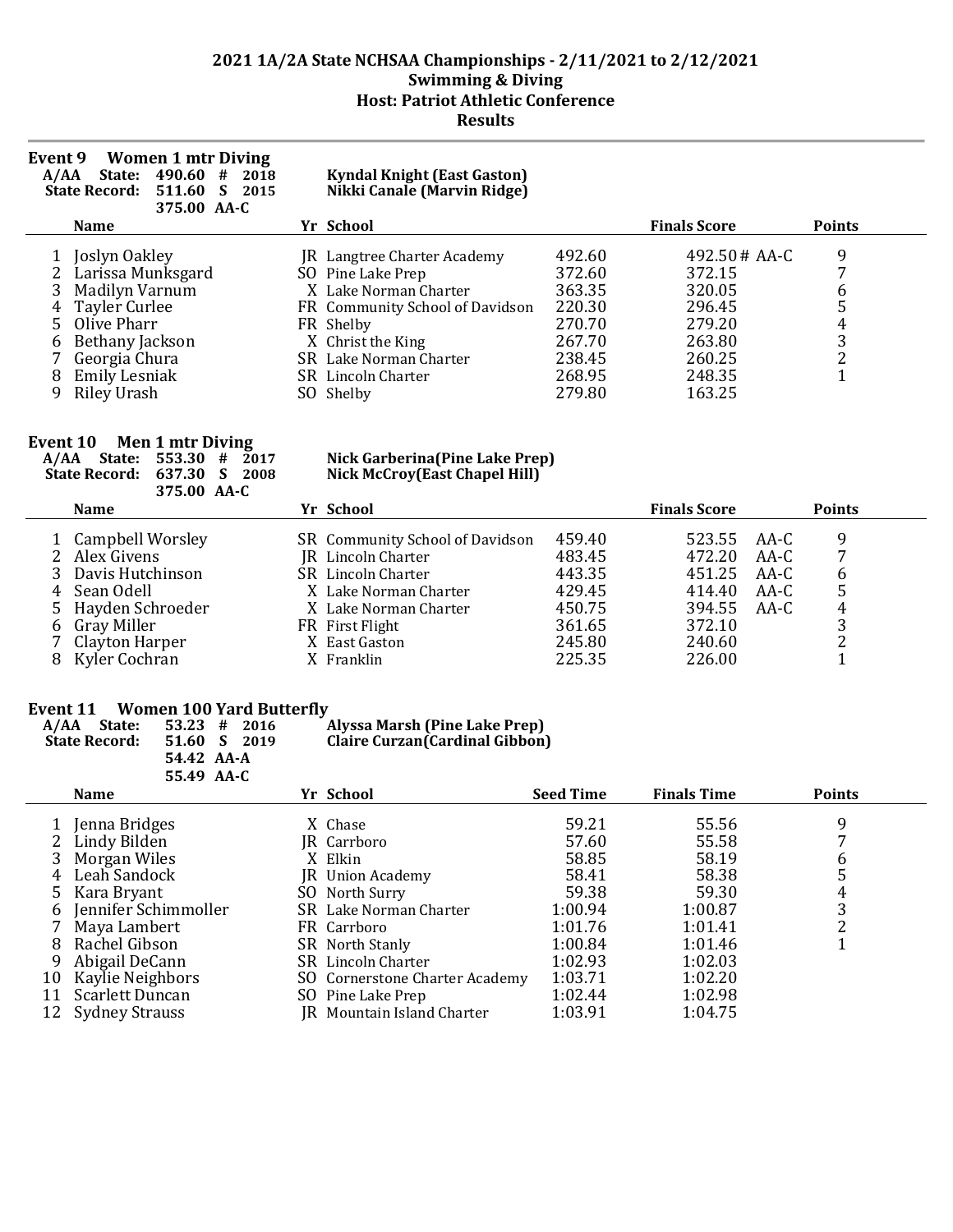| Event 12 | A/AA State:<br>48.26#<br><b>State Record:</b>               | <b>Men 100 Yard Butterfly</b><br>2016<br>47.01 S 2019<br>48.92 AA-A<br>49.95 AA-C |     | <b>Will Macmillan (Carrboro)</b><br><b>Max Edwards (Reagan)</b>          |                  |                    |                                                 |
|----------|-------------------------------------------------------------|-----------------------------------------------------------------------------------|-----|--------------------------------------------------------------------------|------------------|--------------------|-------------------------------------------------|
|          | <b>Name</b>                                                 |                                                                                   |     | Yr School                                                                | <b>Seed Time</b> | <b>Finals Time</b> | <b>Points</b>                                   |
| 1        | <b>Baylor Nelson</b>                                        |                                                                                   |     | JR Community School of Davidson                                          | 51.20            | 48.15 # AA-A+      | 9                                               |
| 2        | Ethan McCosh                                                |                                                                                   |     | JR Fred T. Foard                                                         | 52.04            | 50.39              | 7                                               |
| 3        | <b>Andrew Commins</b>                                       |                                                                                   |     | FR Carrboro                                                              | 52.44            | 51.05              | $\begin{array}{c} 6 \\ 5 \end{array}$           |
| 4        | Matthew McCray                                              |                                                                                   |     | IR Croatan                                                               | 53.41            | 53.47              |                                                 |
| 5        | Jack Lazaroski                                              |                                                                                   |     | FR Mountain Island Charter                                               | 54.92            | 54.16              | $\begin{array}{c} 4 \\ 3 \\ 2 \\ 1 \end{array}$ |
| 6        | Spencer Hall                                                |                                                                                   |     | JR Wheatmore                                                             | 55.66            | 54.72              |                                                 |
| 7        | Matthew Zagar                                               |                                                                                   |     | SR Christ the King                                                       | 57.78            | 56.04              |                                                 |
| 8        | Eli Agosto                                                  |                                                                                   |     | SR Lake Norman Charter                                                   | 57.51            | 56.08              |                                                 |
| 9        | Dylan McGuire                                               |                                                                                   |     | SR Bishop McGuinness                                                     | 55.99            | 56.67              |                                                 |
| 10       | Caeson Baker                                                |                                                                                   |     | X Elkin                                                                  | 56.22            | 56.72              |                                                 |
| 11       | <b>Andrew Needham</b>                                       |                                                                                   |     | FR East Surry                                                            | 57.99            | 57.63              |                                                 |
|          | <b>Tristan Pake</b>                                         |                                                                                   |     | SR Washington                                                            | 54.52            | DQ                 |                                                 |
| Event 13 | A/AA State:<br>$50.64$ #<br>49.68 S<br><b>State Record:</b> | <b>Women 100 Yard Freestyle</b><br>2016<br>2014<br>50.19 AA-A<br>51.05 AA-C       |     | Christina Lappin(Lincoln Char)<br>Emily Allen (Hough, W.A.)<br>Yr School | <b>Seed Time</b> | <b>Finals Time</b> |                                                 |
|          | <b>Name</b>                                                 |                                                                                   |     |                                                                          |                  |                    | <b>Points</b>                                   |
|          | Ede Kosik                                                   |                                                                                   |     | JR Voyager Academy                                                       | 50.99            | 51.30              | 9                                               |
| 2        | Eliana White                                                |                                                                                   | SO. | <b>Community School of Davidson</b>                                      | 52.96            | 51.60              | 7                                               |
| 3        | Kate Hegland                                                |                                                                                   |     | JR Carrboro                                                              | 52.17            | 52.04              | 6                                               |
| 4        | Sophie Benkusky                                             |                                                                                   |     | SO Manteo                                                                | 54.03            | 53.84              | 5                                               |
| 5        | Katie Fritz                                                 |                                                                                   |     | X Wheatmore                                                              | 54.43            | 54.13              | $\overline{\mathbf{4}}$                         |
| 6        | Leah Sandock                                                |                                                                                   |     | JR Union Academy                                                         | 55.37            | 54.23              | 3                                               |
|          |                                                             |                                                                                   |     |                                                                          |                  |                    | $\sim$                                          |

| 7 Caroline Lucas         | X Patton                   | 55.00 | 54.58 |  |
|--------------------------|----------------------------|-------|-------|--|
| 8 Valeria Hernandez-Pena | X Newton-Conover           | 55.87 | 54.73 |  |
| 9 Devin Poteat           | JR East Lincoln            | 55.34 | 55.73 |  |
| 10 Jessica Sawyers       | <b>IR</b> Mount Airy       | 56.45 | 56.45 |  |
| 11 Keara Wiley           | JR Mountain Island Charter | 56.28 | 56.57 |  |
| 12 Gabriella Malta       | <b>SR</b> Lincoln Charter  | 56.36 | 56.81 |  |

## **Event 14 Men 100 Yard Freestyle**

| Event 14<br>A/AA | Men 100 Yard Freestyle<br>State:<br><b>State Record:</b><br>43.10 | 44.18 #<br>2020<br>S<br>2020<br>44.95 AA-A<br>45.73 AA-C |     | Tim Connery (Christ the King)<br><b>Sam Hoover (Chapel Hill)</b> |                  |                    |      |               |  |
|------------------|-------------------------------------------------------------------|----------------------------------------------------------|-----|------------------------------------------------------------------|------------------|--------------------|------|---------------|--|
|                  | <b>Name</b>                                                       |                                                          |     | Yr School                                                        | <b>Seed Time</b> | <b>Finals Time</b> |      | <b>Points</b> |  |
|                  | Will Barker                                                       |                                                          |     | SR Croatan                                                       | 45.54            | 45.29              | AA-C | 9             |  |
|                  | Will Thompson                                                     |                                                          |     | SO Carrboro                                                      | 47.21            | 46.58              |      | 7             |  |
|                  | Avijit Das                                                        |                                                          |     | SR Pine Lake Prep                                                | 46.56            | 46.76              |      | 6             |  |
|                  | Ethan Womble                                                      |                                                          |     | SR Bishop McGuinness                                             | 47.30            | 47.23              |      | 5             |  |
|                  | Nathan Adams                                                      |                                                          |     | SR Pine Lake Prep                                                | 48.63            | 47.24              |      | 4             |  |
| 6                | Jaxon Smith                                                       |                                                          |     | SR Jimmy C. Draughn                                              | 48.24            | 47.85              |      | 3             |  |
|                  | Jacob Jensen                                                      |                                                          | SO. | <b>Burns</b>                                                     | 48.42            | 47.91              |      | 2             |  |
| 8                | <b>Blake Nelson</b>                                               |                                                          |     | SR Lincoln Charter                                               | 49.60            | 48.07              |      | 1             |  |
| 9                | Camden Williams                                                   |                                                          |     | <b>SR</b> Forest Hills                                           | 48.41            | 48.35              |      |               |  |
| 10               | Landon Roten                                                      |                                                          |     | SR Oak Grove                                                     | 48.08            | 48.70              |      |               |  |
| 11               | <b>Brooks Gray</b>                                                |                                                          |     | SO Cornerstone Charter Academy                                   | 49.49            | 49.42              |      |               |  |
| 12               | Luke Nebrich                                                      |                                                          |     | <b>West Davidson</b>                                             | 48.59            | 49.50              |      |               |  |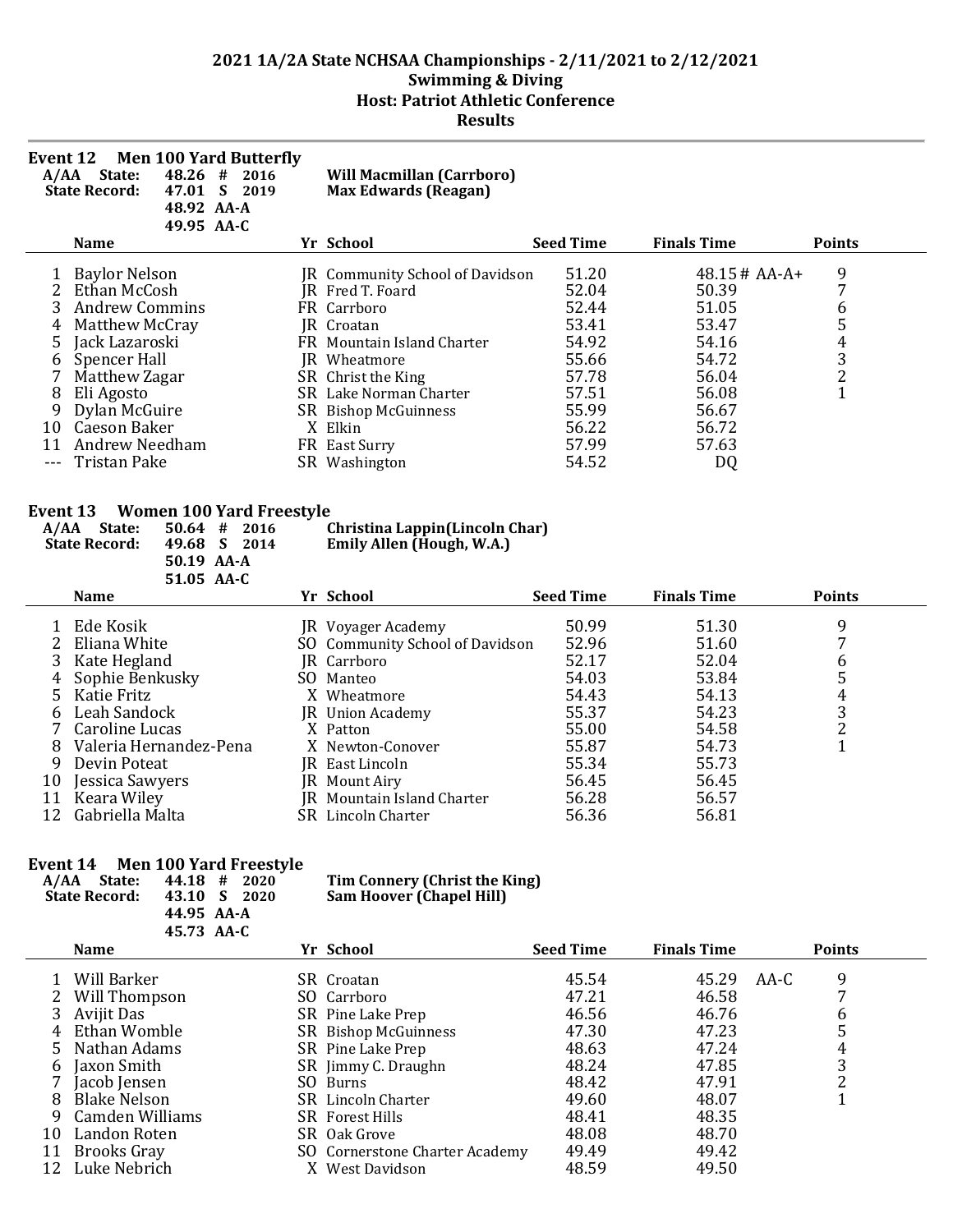| Event 15 | <b>Women 500 Yard Freestyle</b><br>A/AA State: 4:49.20 #<br>2010<br><sub>S</sub><br>State Record: 4:40.98<br>2014<br>4:52.18 AA-A<br>4:56.85 AA-C | <b>Kelly Ann Baird (W Davidson)</b><br><b>Hannah Moore (Green Hope)</b> |                  |                    |                         |
|----------|---------------------------------------------------------------------------------------------------------------------------------------------------|-------------------------------------------------------------------------|------------------|--------------------|-------------------------|
|          | <b>Name</b>                                                                                                                                       | Yr School                                                               | <b>Seed Time</b> | <b>Finals Time</b> | <b>Points</b>           |
|          | Emily Knorr                                                                                                                                       | SR Salisbury                                                            | 4:57.33          | $4:49.04 \# AA-A+$ | 9                       |
|          | Summer Eaker                                                                                                                                      | SR Bradford Preparatory School                                          | 5:04.87          | 4:56.45<br>$AA-C+$ | 7                       |
| 3        | Jenna Bridges                                                                                                                                     | X Chase                                                                 | 5:12.13          | 5:00.96            | 6                       |
| 4        | <b>Emily Carpenter</b>                                                                                                                            | JR Carrboro                                                             | 5:05.88          | 5:03.66            | 5                       |
| 5        | Jennifer Schimmoller                                                                                                                              | SR Lake Norman Charter                                                  | 5:19.67          | 5:21.22            | $\overline{\mathbf{4}}$ |
| 6        | Berlyn Perdomo                                                                                                                                    | JR Southwest Edgecombe                                                  | 5:29.20          | 5:26.83            | 3                       |
|          | Sophie Benkusky                                                                                                                                   | SO Manteo                                                               | 5:24.68          | 5:27.18            | $\overline{c}$          |
| 8        | Briana Wilson                                                                                                                                     | SR First Flight                                                         | 5:38.02          | 5:30.47            | $\overline{1}$          |
| 9        | Brooklyn DeCann                                                                                                                                   | SO Lincoln Charter                                                      | 5:31.98          | 5:30.82            |                         |
| 10       | Claire Carpenter                                                                                                                                  | JR Union Academy                                                        | 5:35.99          | 5:31.99            |                         |
| 11       | Libby Canipe                                                                                                                                      | SO Shelby                                                               | 5:36.75          | 5:34.60            |                         |
| 12       | Cassidy Hull                                                                                                                                      | JR North Surry                                                          | 5:43.31          | 5:36.65            |                         |
| Event 16 | <b>Men 500 Yard Freestyle</b><br>A/AA State: 4:18.70 #<br>2019<br>State Record: 4:18.70<br>S<br>2019                                              | <b>Ross Dant (Newton-Conover)</b><br><b>Ross Dant (Newton-Conover)</b>  |                  |                    |                         |

|    | $4:33.10$ AA-C     |                                 |                  |                    |      |               |  |
|----|--------------------|---------------------------------|------------------|--------------------|------|---------------|--|
|    | <b>Name</b>        | Yr School                       | <b>Seed Time</b> | <b>Finals Time</b> |      | <b>Points</b> |  |
|    | Lance Norris       | JR Nash Central                 | 4:21.06          | 4:20.83            | AA-A | 9             |  |
|    | 2 Brandon Miller   | IR Carrboro                     | 4:39.63          | 4:33.26            |      |               |  |
|    | 3 Ethan McCosh     | JR Fred T. Foard                | 4:47.97          | 4:39.18            |      | 6             |  |
| 4  | Sean Smith         | SR Central Davidson             | 4:48.27          | 4:40.01            |      | 5             |  |
|    | 5 Luke Weber       | SO Community School of Davidson | 5:01.65          | 4:58.19            |      | 4             |  |
| 6  | Sam Brooks         | SR East Lincoln                 | 5:12.46          | 5:06.15            |      | 3             |  |
|    | 7 Ethan Hill       | X. Lake Norman Charter          | 5:12.38          | 5:08.31            |      | າ             |  |
| 8  | Christopher Kafitz | SO Gray Stone Day               | 5:10.69          | 5:10.02            |      |               |  |
| 9  | Matthew Strada     | FR Carrboro                     | 5:14.49          | 5:11.42            |      |               |  |
| 10 | Jake Simpson       | X East Gaston                   | 5:10.94          | 5:11.67            |      |               |  |
| 11 | Nolan Berry        | SO Mountain Island Charter      | 5:08.99          | 5:12.43            |      |               |  |
| 12 | Matheson Williams  | SO Mount Airy                   | 5:08.68          | 5:14.94            |      |               |  |

**4:28.38 AA-A**

 $\overline{a}$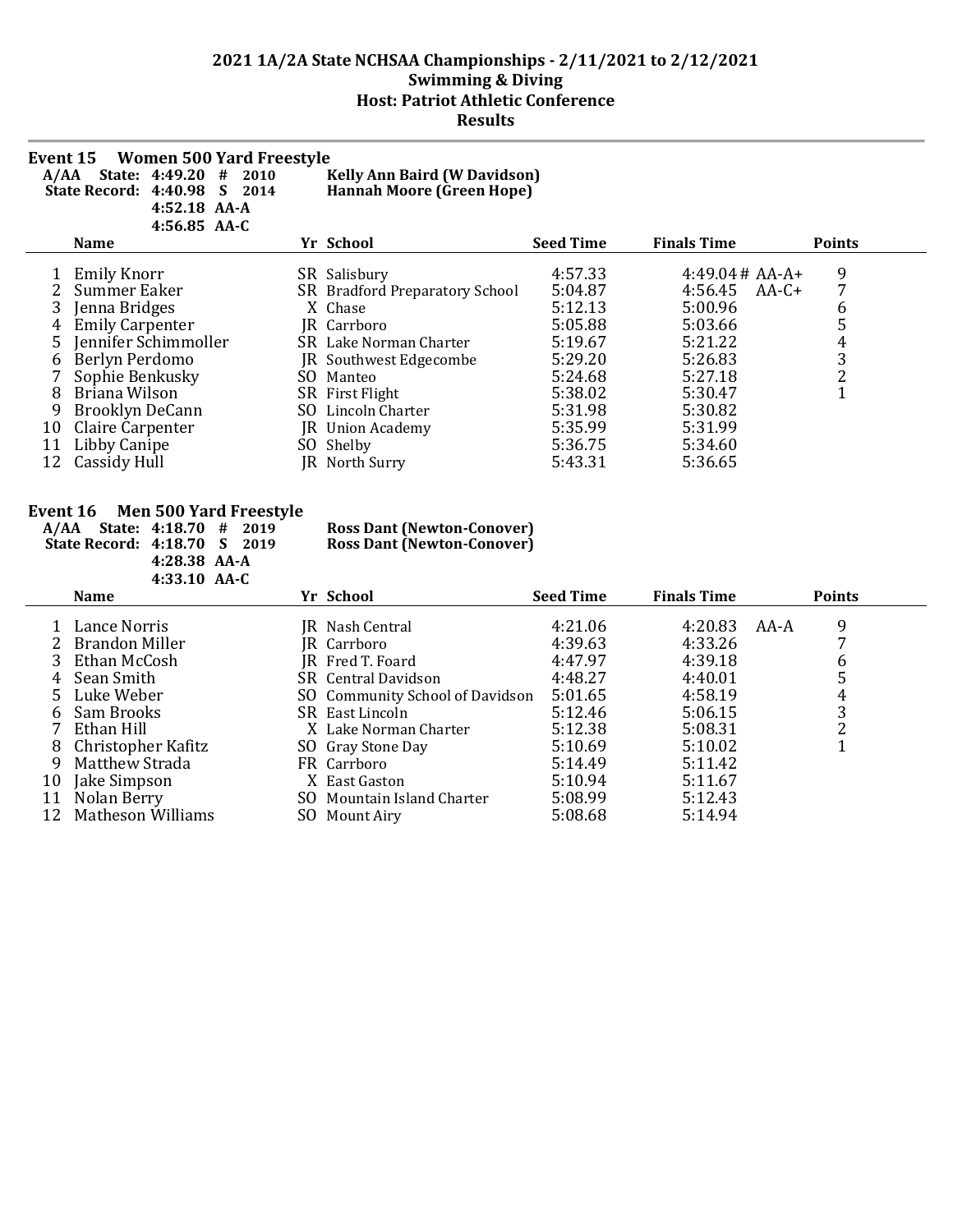| A/AA | Event 17 Women 200 Yard Freestyle Relay<br>State: 1:36.84 #<br>2016<br>State Record: 1:33.22 S 2014 | <b>Pine Lake Prep</b><br><b>Charlotte Catholic</b> |                       |                        |               |
|------|-----------------------------------------------------------------------------------------------------|----------------------------------------------------|-----------------------|------------------------|---------------|
|      | 1:35.36 AA-A                                                                                        |                                                    |                       |                        |               |
|      | 1:36.94 AA-C<br><b>Team</b>                                                                         | Relay                                              | <b>Seed Time</b>      | <b>Finals Time</b>     | <b>Points</b> |
|      | 1 Carrboro                                                                                          |                                                    | 1:39.48               | 1:38.09                | 18            |
|      | 1) Kate Hegland JR                                                                                  | 2) Emily Carpenter JR                              | 3) Maya Lambert FR    | 4) Lindy Bilden JR     |               |
|      | 25.81<br>24.37<br>24.03                                                                             | 23.88                                              |                       |                        |               |
|      | 2 Elkin                                                                                             |                                                    | 1:42.55               | 1:41.36                | 14            |
|      | 1) Amelia Presley X                                                                                 | 2) Mattie Wells X                                  | 3) Morgan Wiles X     | 4) Sophie Welborn X    |               |
|      | 26.13<br>25.24<br>25.10                                                                             | 24.89                                              |                       |                        |               |
|      | 3 Lincoln Charter                                                                                   |                                                    | 1:43.86               | 1:42.07                | 12            |
|      | 1) Jade Chamblee SO                                                                                 | 2) Madeline Carey SR                               | 3) Grace Wilson SO    | 4) Lauren Manion SR    |               |
|      | 25.71<br>25.48<br>25.57                                                                             | 25.31                                              |                       |                        |               |
|      | 4 Mountain Island Charter                                                                           |                                                    | 1:46.18               | 1:44.85                | 10            |
|      | 1) Cailyn Oliverio JR                                                                               | 2) Emily Heil FR                                   | 3) Sydney Strauss JR  | 4) Keara Wiley JR      |               |
|      | 27.36<br>26.26<br>26.38                                                                             | 24.85                                              |                       |                        |               |
|      | 5 Community School of Davidson                                                                      |                                                    | 1:45.76               | 1:44.86                | 8             |
|      | 1) Celia Brown FR                                                                                   | 2) Selina Ward SR                                  | 3) Meredith Tucker SO | 4) Eliana White SO     |               |
|      | 27.62<br>27.61<br>26.01                                                                             | 23.62                                              |                       |                        |               |
|      | 6 Voyager Academy                                                                                   |                                                    | 1:46.76               | 1:44.93                | 6             |
|      | 1) Faith Murray JR<br>26.25                                                                         | 2) Zoe Vette SR                                    | 3) Ashlin Wootton SO  | 4) Ede Kosik JR        |               |
|      | 26.26<br>28.73<br>7 Union Academy                                                                   | 23.69                                              | 1:44.38               | 1:45.35                | 4             |
|      | 1) Leah Sandock JR                                                                                  | 2) Mia Matthews SO                                 | 3) Gracie Williams SO | 4) Claire Carpenter JR |               |
|      | 27.89<br>24.82<br>26.89                                                                             | 25.75                                              |                       |                        |               |
|      | 8 Pine Lake Prep                                                                                    |                                                    | 1:46.41               | 1:45.73                | 2             |
|      | 1) Emily Dotson SR                                                                                  | 2) Kristina Dontino FR                             | 3) Marian Catahan SR  | 4) Regan Sullivan SR   |               |
|      | 26.83<br>25.72<br>26.94                                                                             | 26.24                                              |                       |                        |               |
|      | 9 Lake Norman Charter                                                                               |                                                    | 1:48.64               | 1:46.41                |               |
|      | 1) Megan Wozniak JR                                                                                 | 2) Kristina Rooney                                 | 3) Presley Horton X   | 4) Anika Kolano JR     |               |
|      | 26.30<br>27.03<br>27.28                                                                             | 25.80                                              |                       |                        |               |
|      | 10 Patton                                                                                           |                                                    | 1:45.33               | 1:46.61                |               |
|      | 1) Kadira McClure X                                                                                 | 2) Ellie Sacchetti                                 | 3) Emma Sacchetti     | 4) Caroline Lucas X    |               |
|      | 25.49<br>28.14<br>27.38                                                                             | 25.60                                              |                       |                        |               |
|      | 11 North Stanly                                                                                     |                                                    | 1:46.19               | 1:48.31                |               |
|      | 1) Alexandra Childress SR                                                                           | 2) Isabella McGee SO                               | 3) Maci Holshouser JR | 4) Rachel Gibson SR    |               |
|      | 27.51<br>27.17<br>27.46                                                                             | 26.17                                              |                       |                        |               |
|      | First Flight                                                                                        |                                                    | 1:51.00               | DQ                     |               |
|      | 1) Bella Cooper JR                                                                                  | 2) Maura Trivette SO                               | 3) Hadley Hedges JR   | 4) Briana Wilson SR    |               |
|      | 27.95<br>27.43<br>26.79                                                                             | 26.71                                              |                       |                        |               |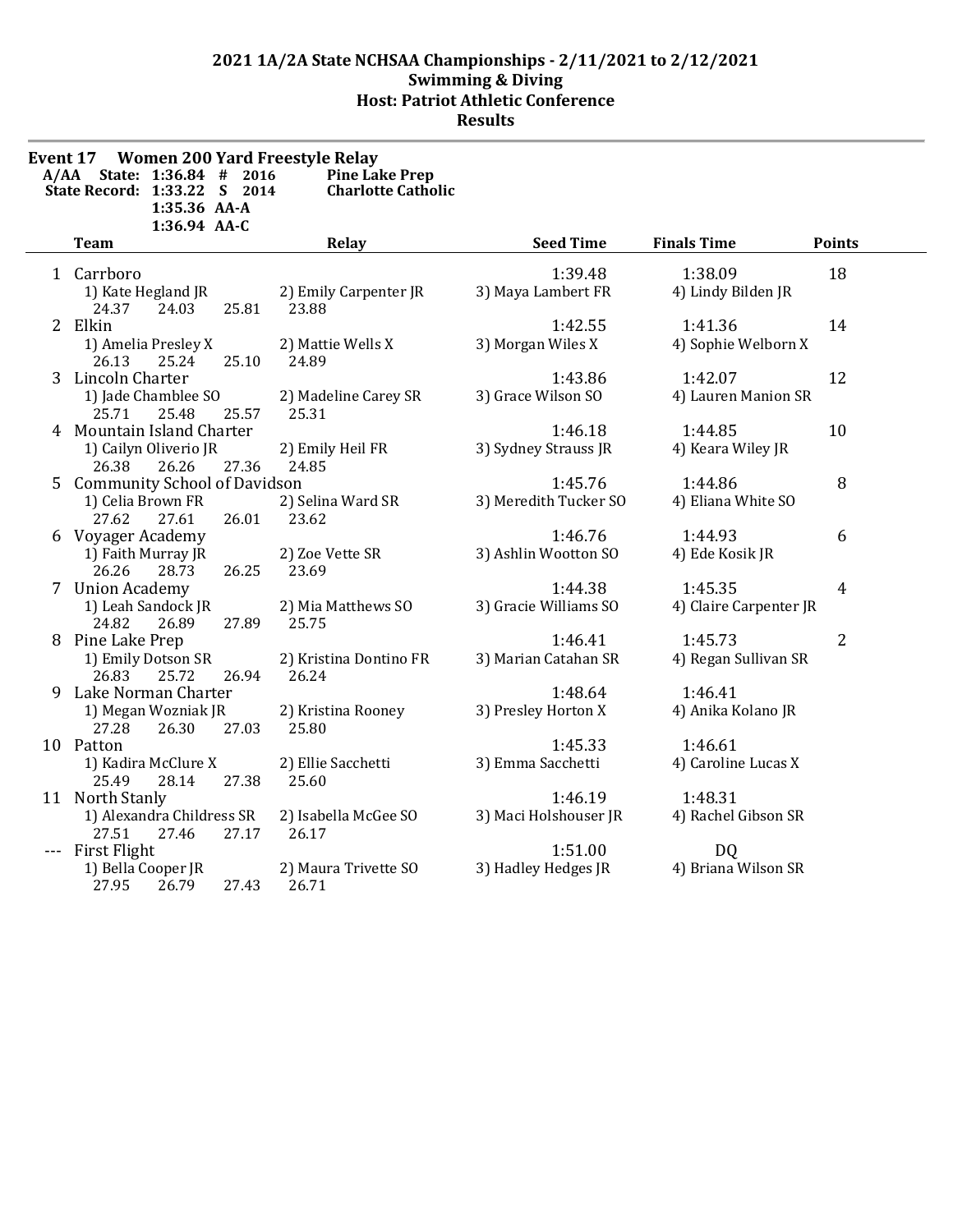$\overline{a}$ 

| Event 18 | <b>Men 200 Yard Freestyle Relay</b><br>A/AA State: 1:27.07 # 2020<br>State Record: 1:23.66 S 2014<br>1:24.80 AA-A<br>1:25.86 AA-C | Croatan<br>Rose, J. H.            |                                     |                                 |                |
|----------|-----------------------------------------------------------------------------------------------------------------------------------|-----------------------------------|-------------------------------------|---------------------------------|----------------|
|          | <b>Team</b>                                                                                                                       | Relay                             | <b>Seed Time</b>                    | <b>Finals Time</b>              | <b>Points</b>  |
|          | 1 Pine Lake Prep<br>1) Nathan Adams SR<br>21.62<br>22.77<br>22.61                                                                 | 2) Jackson Long SO<br>20.50       | 1:30.79<br>3) Owen Sypolt SO        | 1:27.50<br>4) Avijit Das SR     | 18             |
|          | 2 Croatan<br>1) Matthew McCray JR<br>22.09<br>23.36<br>22.58                                                                      | 2) Harrison Milano JR<br>20.46    | 1:30.63<br>3) Nathan Michalowicz FR | 1:28.49<br>4) Will Barker SR    | 14             |
|          | 3 Community School of Davidson<br>1) Matty Burrows SR<br>22.49<br>23.78<br>23.08                                                  | 2) Jacob Navarro FR<br>19.90      | 1:30.22<br>3) Riley Hall SO         | 1:29.25<br>4) Baylor Nelson JR  | 12             |
|          | 4 Elkin<br>1) Jack Zamudio X<br>23.13<br>22.55<br>23.18                                                                           | 2) Marshall Wells X<br>22.09      | 1:31.26<br>3) Caeson Baker X        | 1:30.95<br>4) Brady Shugart X   | 10             |
|          | 5 Lake Norman Charter<br>1) Kyle Hawkins X<br>23.03<br>23.82<br>23.19                                                             | 2) James Burroughs FR<br>22.70    | 1:33.74<br>3) Devin Buckler X       | 1:32.74<br>4) Eli Agosto SR     | 8              |
|          | 6 Lincoln Charter<br>1) Andrew Lambrecht SR<br>24.16<br>23.58<br>24.14                                                            | 2) Mitchell Swicegood SR<br>21.93 | 1:34.95<br>3) Russell Chamblee JR   | 1:33.81<br>4) Blake Nelson SR   | 6              |
|          | 7 Mountain Island Charter<br>1) Mason Greene SO<br>24.46<br>23.76<br>23.39                                                        | 2) Ethan Jung JR<br>22.67         | 1:34.45<br>3) Nolan Berry SO        | 1:34.28<br>4) Jack Lazaroski FR | 4              |
| 8.       | Oak Grove<br>1) Jay Sams JR<br>23.94<br>24.54<br>24.56                                                                            | 2) Jack Tincher SR<br>21.96       | 1:36.03<br>3) Hayden Lee JR         | 1:35.00<br>4) Landon Roten SR   | $\overline{2}$ |
|          | 9 West Davidson<br>1) Jackson Dalton<br>24.32<br>25.07<br>25.33                                                                   | 2) Ben Williams<br>21.90          | 1:35.67<br>3) Sam Phillips          | 1:36.62<br>4) Luke Nebrich X    |                |
|          | 10 Bishop McGuinness<br>1) Michael Herzberger JR<br>23.82<br>23.87<br>25.67                                                       | 2) Tim Gaylord FR<br>23.33        | 1:35.74<br>3) Jorge Vidal JR        | 1:36.69<br>4) Dylan McGuire SR  |                |
|          | 11 First Flight<br>1) Tyler Anderson JR<br>25.94<br>26.10<br>24.42                                                                | 2) Tucker Crook JR<br>23.08       | 1:38.70<br>3) Ben Tonnesen JR       | 1:39.54<br>4) Brodie Nash SO    |                |
|          | Carrboro<br>1) Max McCallion SR<br>24.55<br>23.12<br>23.14                                                                        | 2) Kieran DeWalt SR<br>22.45      | 1:34.84<br>3) Sam McCallion FR      | <b>DQ</b><br>4) Jackson Lee SR  |                |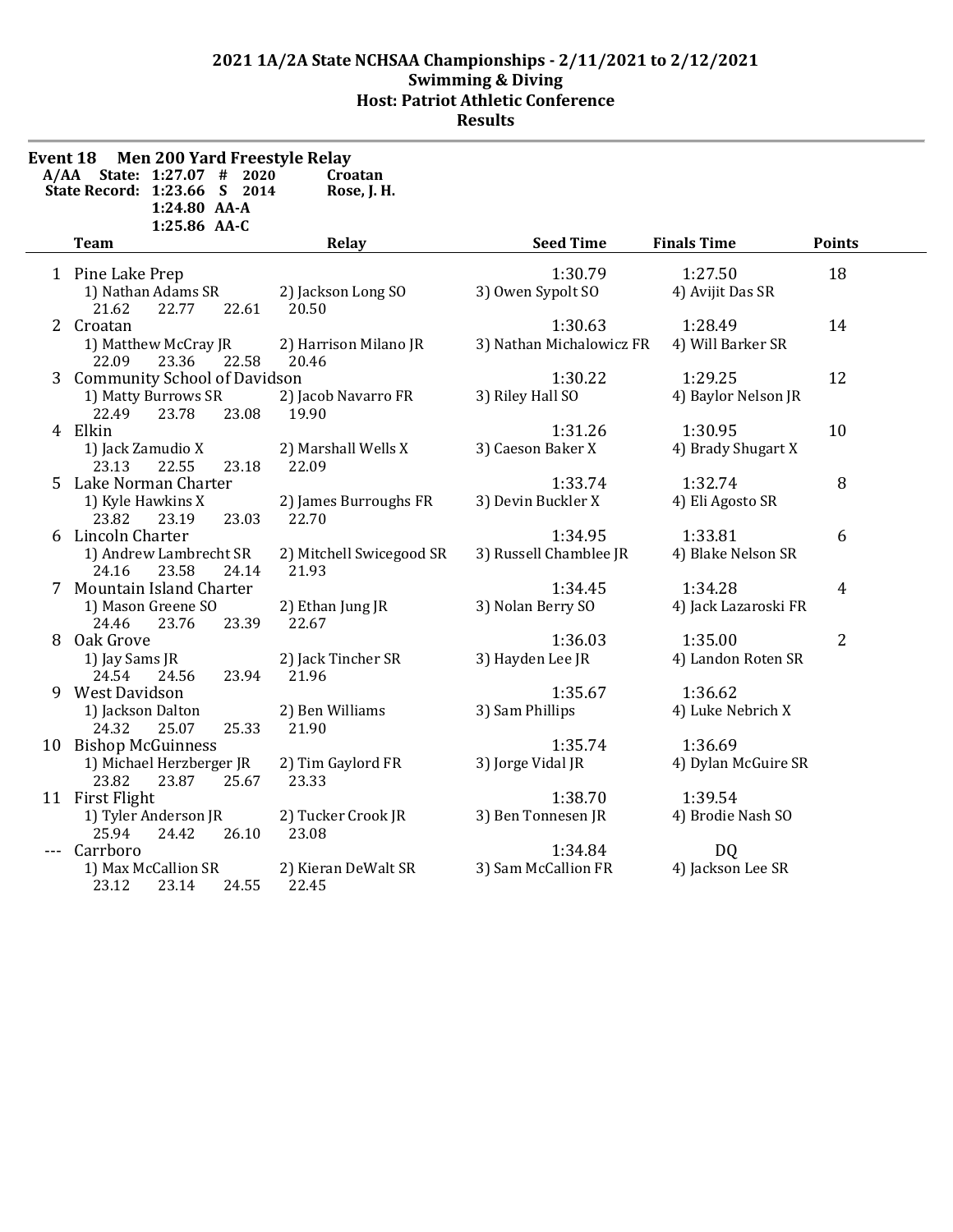| Event 19 | <b>Women 100 Yard Backstroke</b><br>54.64<br>A/AA State:<br>#<br>2016<br><b>State Record:</b><br>51.88<br>$\mathbf{S}$<br>2019<br>54.80 AA-A<br>55.92 AA-C |     | <b>Lexi Souther (Parkwood)</b><br>Claire Curzan (Cardinal Gibbon) |                  |                    |                |  |
|----------|------------------------------------------------------------------------------------------------------------------------------------------------------------|-----|-------------------------------------------------------------------|------------------|--------------------|----------------|--|
|          | <b>Name</b>                                                                                                                                                |     | Yr School                                                         | <b>Seed Time</b> | <b>Finals Time</b> | <b>Points</b>  |  |
|          | Katie Knorr                                                                                                                                                |     | SR Salisbury                                                      | 58.91            | 57.96              | 9              |  |
|          | Meredith Tucker                                                                                                                                            | SO. | Community School of Davidson                                      | 1:00.58          | 59.96              | 7              |  |
|          | Catherine Walsh                                                                                                                                            |     | SO Christ the King                                                | 1:01.13          | 1:01.21            | 6              |  |
|          | Amelia Presley                                                                                                                                             |     | X Elkin                                                           | 1:02.39          | 1:01.75            | 5              |  |
|          | Eliot Hunsberger                                                                                                                                           |     | SR Carrboro                                                       | 1:01.48          | 1:02.03            | 4              |  |
| 6        | Scarlett Duncan                                                                                                                                            |     | SO Pine Lake Prep                                                 | 1:03.11          | 1:03.57            | 3              |  |
|          | Chloe Hedrick                                                                                                                                              | IR. | Newton-Conover                                                    | 1:05.91          | 1:04.06            | $\overline{c}$ |  |
| 8        | Abigail DeCann                                                                                                                                             |     | SR Lincoln Charter                                                | 1:03.88          | 1:04.14            | $\mathbf{1}$   |  |
| 9        | Teal Edholm                                                                                                                                                | SO. | Croatan                                                           | 1:05.85          | 1:04.90            |                |  |
| 10       | Emma Maddock                                                                                                                                               | SR. | Oak Grove                                                         | 1:04.47          | 1:05.19            |                |  |
| 11       | Jade Chamblee                                                                                                                                              |     | SO Lincoln Charter                                                | 1:05.40          | 1:05.80            |                |  |
| 12       | Eve McCallion                                                                                                                                              | IR. | Carrboro                                                          | 1:07.28          | 1:08.64            |                |  |
|          |                                                                                                                                                            |     |                                                                   |                  |                    |                |  |

### **Event 20 Men 100 Yard Backstroke**

| A/AA | State:<br><b>State Record:</b><br>47.82 | MEN TOO TATU DACKSU OKC<br>$47.82 \quad #$<br><b>Thomas Hamlet (Bishop McGuin.)</b><br>2019<br><b>Thomas Hamlet (Bishop McGuin)</b><br>S.<br>2019<br>49.38 AA-A |  |  |                                |                  |                    |         |               |  |
|------|-----------------------------------------|-----------------------------------------------------------------------------------------------------------------------------------------------------------------|--|--|--------------------------------|------------------|--------------------|---------|---------------|--|
|      | Name                                    | 50.37 AA-C                                                                                                                                                      |  |  | Yr School                      | <b>Seed Time</b> | <b>Finals Time</b> |         | <b>Points</b> |  |
|      |                                         |                                                                                                                                                                 |  |  |                                |                  |                    |         |               |  |
|      | Will Barker                             |                                                                                                                                                                 |  |  | SR Croatan                     | 48.66            | 48.18              | AA-A    | 9             |  |
|      | Lance Norris                            |                                                                                                                                                                 |  |  | JR Nash Central                | 48.67            | 48.75              | AA-A    | 7             |  |
|      | Reid Miller                             |                                                                                                                                                                 |  |  | JR Bradford Preparatory School | 53.11            | 49.24              | $AA-A+$ | 6             |  |
| 4    | Will Thompson                           |                                                                                                                                                                 |  |  | SO Carrboro                    | 51.22            | 49.96              | $AA-C+$ | 5             |  |
|      | Nathan Adams                            |                                                                                                                                                                 |  |  | SR Pine Lake Prep              | 55.82            | 52.96              |         | 4             |  |
| h.   | Jackson Nowacek                         |                                                                                                                                                                 |  |  | X East Carteret                | 56.88            | 54.34              |         | 3             |  |
|      | Jaxon Smith                             |                                                                                                                                                                 |  |  | SR Jimmy C. Draughn            | 53.53            | 54.38              |         | っ             |  |
| 8    | Camden Williams                         |                                                                                                                                                                 |  |  | <b>SR</b> Forest Hills         | 56.44            | 56.06              |         |               |  |
|      | Jake Simpson                            |                                                                                                                                                                 |  |  | X East Gaston                  | 56.81            | 57.36              |         |               |  |
| 10   | Owen Martin                             |                                                                                                                                                                 |  |  | SR Christ the King             | 58.20            | 57.60              |         |               |  |
| 11   | Davis Adcock                            |                                                                                                                                                                 |  |  | X South Point                  | 56.44            | 57.61              |         |               |  |
| 12   | Jake Queen                              |                                                                                                                                                                 |  |  | SR Ledford                     | 58.22            | 59.24              |         |               |  |

| Event 21 | <b>Women 100 Yard Breaststroke</b><br>A/AA State: 1:02.14 #<br>2020<br>State Record: 1:00.35 S<br>2021<br>$1:02.58$ AA-A<br>$1:03.80$ AA-C | <b>Emme Nelson (Comm. Davidson)</b><br>Kaylee Hamblin(Parkwood) |                  |                    |                |
|----------|--------------------------------------------------------------------------------------------------------------------------------------------|-----------------------------------------------------------------|------------------|--------------------|----------------|
|          | <b>Name</b>                                                                                                                                | Yr School                                                       | <b>Seed Time</b> | <b>Finals Time</b> | <b>Points</b>  |
|          | Jennah Fadely                                                                                                                              | SR Jordan-Matthews                                              | 1:02.69          | $1:02.11 \# AA-A+$ | 9              |
|          | Rachel Gibson                                                                                                                              | <b>SR</b> North Stanly                                          | 1:07.16          | 1:07.20            | 7              |
|          | Jenna Koh                                                                                                                                  | SO Ledford                                                      | 1:09.47          | 1:09.26            | 6              |
|          | Kadira McClure                                                                                                                             | X Patton                                                        | 1:10.31          | 1:10.14            | 5              |
| 5        | Mattie Wells                                                                                                                               | X Elkin                                                         | 1:11.23          | 1:11.18            | 4              |
|          | <b>Scarlett Simmons</b>                                                                                                                    | SO Carrboro                                                     | 1:13.02          | 1:11.24            | 3              |
|          | Devin Poteat                                                                                                                               | JR East Lincoln                                                 | 1:10.82          | 1:11.26            | $\overline{2}$ |
| 8        | Kristina Dontino                                                                                                                           | FR Pine Lake Prep                                               | 1:10.89          | 1:12.00            |                |
| 9        | Jessica Sawyers                                                                                                                            | JR Mount Airy                                                   | 1:13.50          | 1:12.58            |                |
| 10       | Grace Drane                                                                                                                                | FR Bishop McGuinness                                            | 1:13.45          | 1:13.44            |                |
|          | Gwyn Benkusky                                                                                                                              | SO Manteo                                                       | 1:17.08          | 1:15.74            |                |
| 12       | Clara Merry                                                                                                                                | JR Carrboro                                                     | 1:19.52          | 1:19.74            |                |
|          |                                                                                                                                            |                                                                 |                  |                    |                |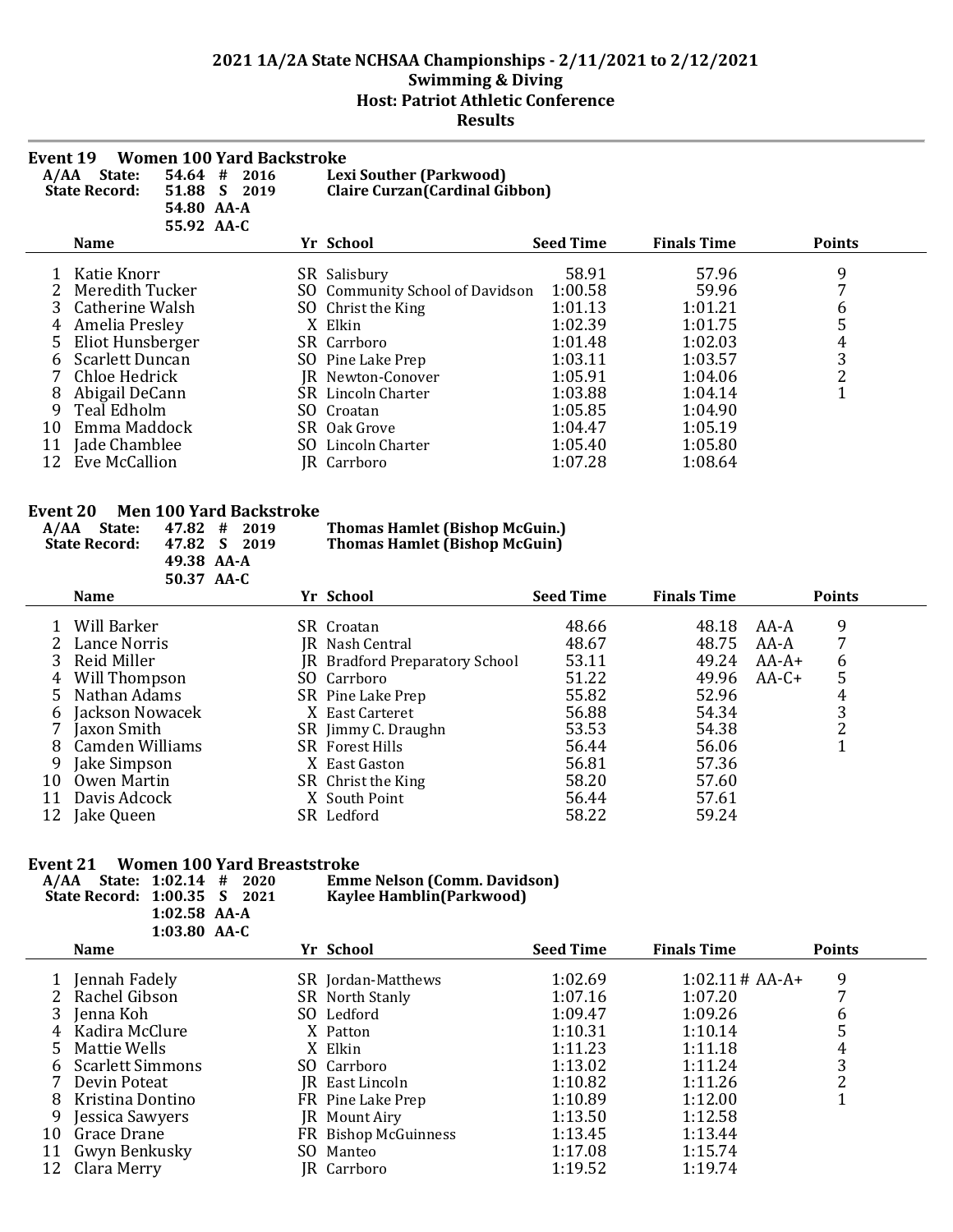| Event 22 | A/AA State:<br><b>State Record:</b>                        | 55.84 AA-A<br>56.98 AA-C | <b>Men 100 Yard Breaststroke</b><br>$53.65$ # 2020<br>53.65 S 2020 |               | Tim Connery (Christ the King)<br>Tim Connery (Christ the King) |       |                  |                                 |                            |         |               |
|----------|------------------------------------------------------------|--------------------------|--------------------------------------------------------------------|---------------|----------------------------------------------------------------|-------|------------------|---------------------------------|----------------------------|---------|---------------|
|          | <b>Name</b>                                                |                          |                                                                    |               | Yr School                                                      |       |                  | <b>Seed Time</b>                | <b>Finals Time</b>         |         | <b>Points</b> |
| 1        | <b>Harrison Powe</b>                                       |                          |                                                                    |               | X Lake Norman Charter                                          |       |                  | 58.20                           | 55.11                      | $AA-A+$ | 9             |
| 2        | Jack Zamudio                                               |                          |                                                                    |               | X Elkin                                                        |       |                  | 57.77                           | 58.31                      |         | 7             |
| 3        | John Cox                                                   |                          |                                                                    |               | X Alleghany                                                    |       |                  | 1:01.26                         | 1:00.75                    |         |               |
| 4        | Marshall Wells                                             |                          |                                                                    |               | X Elkin                                                        |       |                  | 1:03.32                         | 1:01.53                    |         |               |
| 5        | <b>Matty Burrows</b>                                       |                          |                                                                    |               | SR Community School of Davidson                                |       |                  | 1:02.90                         | 1:02.15                    |         |               |
| 6        | Cordin Schrum                                              |                          |                                                                    |               | X Lincolnton                                                   |       |                  | 1:03.27                         | 1:02.41                    |         |               |
| 7        | <b>Austin Hartsell</b>                                     |                          |                                                                    |               | SO Community School of Davidson                                |       |                  | 1:03.53                         | 1:02.62                    |         | 654321        |
| 8        | <b>Braxton Vagner</b>                                      |                          |                                                                    |               | X South Rowan                                                  |       |                  | 1:04.15                         | 1:02.88                    |         |               |
| 9<br>10  | John Neumann<br>Max McCallion                              |                          |                                                                    |               | JR Highland School of Technology<br>SR Carrboro                |       |                  | 1:03.37<br>1:05.66              | 1:04.48<br>1:05.73         |         |               |
| 11       | Andrew Sarnowski                                           |                          |                                                                    |               | JR Currituck County                                            |       |                  | 1:07.08                         | 1:07.33                    |         |               |
| 12       | John Hinchey                                               |                          |                                                                    |               | FR Washington                                                  |       |                  | 1:07.11                         | 1:07.36                    |         |               |
|          |                                                            |                          |                                                                    |               |                                                                |       |                  |                                 |                            |         |               |
|          | Event 23 Women 400 Yard Freestyle Relay                    |                          |                                                                    |               |                                                                |       |                  |                                 |                            |         |               |
|          | A/AA State: 3:32.16 # 2012<br>State Record: 3:22.15 S 2014 |                          |                                                                    |               | <b>Raleigh Charter</b><br><b>Charlotte Catholic</b>            |       |                  |                                 |                            |         |               |
|          | <b>Team</b>                                                |                          |                                                                    |               | Relay                                                          |       |                  | <b>Seed Time</b>                | <b>Finals Time</b>         |         | <b>Points</b> |
|          |                                                            |                          |                                                                    |               |                                                                |       |                  |                                 |                            |         |               |
|          | 1 Carrboro                                                 |                          |                                                                    |               |                                                                |       |                  | 3:39.39                         | 3:38.46                    |         | 18            |
|          | 1) Emily Carpenter JR<br>25.63                             | 52.84                    | 25.64                                                              | 53.84         | 2) Lindy Bilden JR<br>27.30                                    | 56.91 | 26.00            | 3) Eliot Hunsberger SR<br>54.87 | 4) Kate Hegland JR         |         |               |
|          | 2 Elkin                                                    |                          |                                                                    |               |                                                                |       |                  | 3:48.90                         | 3:44.21                    |         | 14            |
|          | 1) Amelia Presley X                                        |                          |                                                                    |               | 2) Morgan Wiles X                                              |       |                  | 3) Mattie Wells X               | 4) Sophie Welborn X        |         |               |
|          | 27.11                                                      | 56.28                    | 26.16                                                              | 56.11         | 27.19                                                          | 57.86 | 25.54            | 53.96                           |                            |         |               |
| 3        | Lincoln Charter                                            |                          |                                                                    |               |                                                                |       |                  | 3:48.56                         | 3:44.64                    |         | 12            |
|          | 1) Brooklyn DeCann SO                                      |                          |                                                                    |               | 2) Gabriella Malta SR                                          |       |                  | 3) Lauren Manion SR             | 4) Grace Wilson SO         |         |               |
|          | 27.81                                                      | 57.77                    | 26.85                                                              | 56.24         | 26.10                                                          | 55.66 | 54.97            |                                 |                            |         |               |
|          | Mountain Island Charter                                    |                          |                                                                    |               |                                                                |       |                  | 3:49.27                         | 3:49.84                    |         | 10            |
|          | 1) Keara Wiley JR                                          |                          |                                                                    |               | 2) Emily Heil FR                                               |       |                  | 3) Sydney Strauss JR            | 4) Cailyn Oliverio JR      |         |               |
|          | 26.71                                                      | 56.21                    | 27.79                                                              | 57.62         | 28.36                                                          | 59.79 | 26.58            | 56.22                           |                            |         |               |
| 5        | <b>Community School of Davidson</b>                        |                          |                                                                    |               |                                                                |       |                  | 3:54.75                         | 3:50.44                    |         | 8             |
|          | 1) Melia Brown SO                                          |                          |                                                                    |               | 2) Celia Brown FR                                              |       |                  | 3) Meredith Tucker SO           | 4) Eliana White SO         |         |               |
|          | 29.50 1:00.47<br>6 Lake Norman Charter                     |                          |                                                                    | 28.84 1:00.86 | 26.74                                                          | 56.18 | 25.07            | 52.93<br>3:55.93                | 3:51.62                    |         |               |
|          | 1) Anika Kolano JR                                         |                          |                                                                    |               | 2) Sara Freeman FR                                             |       |                  | 3) Presley Horton X             | 4) Jennifer Schimmoller SR |         | 6             |
|          | 27.44                                                      | 57.00                    | 28.80                                                              | 1:00.23       | 27.75                                                          | 57.96 | 27.15            | 56.43                           |                            |         |               |
|          | 7 Voyager Academy                                          |                          |                                                                    |               |                                                                |       |                  | 3:57.87                         | 3:53.04                    |         | 4             |
|          | 1) Faith Murray JR                                         |                          |                                                                    |               | 2) Zoe Vette SR                                                |       |                  | 3) Ashlin Wootton SO            | 4) Ede Kosik JR            |         |               |
|          | 28.45                                                      | 59.17                    | 30.40                                                              | 1:04.18       | 27.19                                                          | 57.79 | 24.92            | 51.90                           |                            |         |               |
| 8        | Christ the King                                            |                          |                                                                    |               |                                                                |       |                  | 3:58.68                         | 3:54.76                    |         | 2             |
|          | 1) Catherine Walsh SO                                      |                          |                                                                    |               | 2) Camille Gonzalez SR                                         |       |                  | 3) Amelia Lachowski FR          | 4) Kaylee Mosher SR        |         |               |
|          | 27.82                                                      | 58.20                    | 29.11                                                              | 1:01.00       | 27.29                                                          | 58.56 | 57.00            |                                 |                            |         |               |
|          | 9 Salisbury                                                |                          |                                                                    |               |                                                                |       |                  | 3:58.53                         | 3:57.94                    |         |               |
|          | 1) Katie Knorr SR                                          |                          |                                                                    |               | 2) Meredith Burton SR                                          |       |                  | 3) Sage Huffman JR              | 4) Emily Knorr SR          |         |               |
|          | 26.94                                                      | 55.35                    | 31.56                                                              | 1:06.59       | 30.09 1:02.07                                                  |       | 25.78            | 53.93                           |                            |         |               |
|          | 10 Jimmy C. Draughn                                        |                          |                                                                    |               |                                                                |       |                  | 4:06.94                         | 4:04.19                    |         |               |
|          | 1) Georgia Goulding SR                                     |                          |                                                                    |               | 2) Abby Wood SO                                                |       | 3) Gigi Smith SO |                                 | 4) Rhyannon Reasoner SO    |         |               |
|          | 26.66<br>11 First Flight                                   | 57.82                    | 30.36                                                              | 1:03.77       | 28.55 1:01.26                                                  |       |                  | 28.65 1:01.34<br>4:19.93        | 4:05.62                    |         |               |
|          | 1) Bella Cooper JR                                         |                          |                                                                    |               | 2) Maura Trivette SO                                           |       |                  | 3) Hadley Hedges JR             | 4) Briana Wilson SR        |         |               |
|          | 29.79 1:03.74                                              |                          | 27.79                                                              | 58.50         | 31.90 1:05.32                                                  |       | 27.33            | 58.06                           |                            |         |               |
|          | 12 Gray Stone Day                                          |                          |                                                                    |               |                                                                |       |                  | 4:09.31                         | 4:07.64                    |         |               |
|          | 1) Riley Gleason SO                                        |                          |                                                                    |               | 2) Payton Lorch SO                                             |       |                  | 3) Ainslee Lowry SO             | 4) Katherine Jolly SO      |         |               |
|          | 27.55                                                      | 57.82                    |                                                                    | 28.63 1:00.72 | 30.37 1:03.61                                                  |       |                  | 30.24 1:05.49                   |                            |         |               |